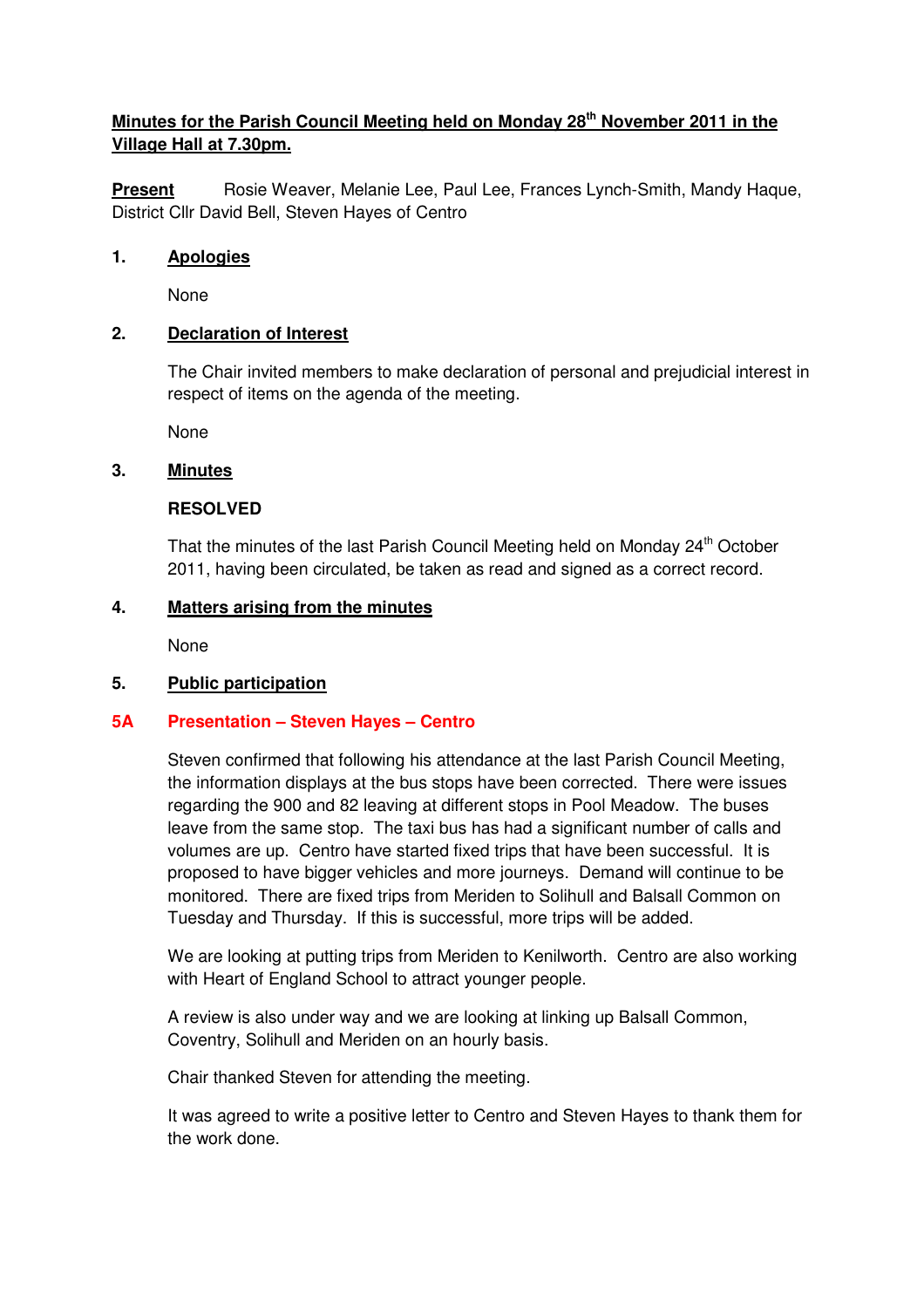#### **6. Correspondence and Communication**

6.1 Letter from Wright Hassall Solicitors confirming storage of files for 6 years

 An update was also provided of e-mails received from SMBC regarding query by Land Registry over the transfer of the Maxstoke Lane Playing fields. Clerk ahs written to the Land Registry with clarification.

## **7. Receive Reports**

7.1 Committee Member for Village Hall Management Committee - no report

7.2 Parish Council nominated Community Governor for Meriden C of E School – Chair provided report. Details of Christmas fare and school procession were provided.

- 7.3 Committee Member for War Memorial on agenda
- 7.4 Pool Clerk provided update of discussions with neighbourhood co-ordinator. We are still waiting for details of cost.
- 7.5 Allotment Representative on agenda
- 7.6 Footpaths/Forum on agenda
- 7.7 Mining Group Meeting to take place in January 2012
- 7.8 Conservation Committee Chair has not heard anything further
- 7.9 Local Strategic Partnership on agenda
- 7.10 Police Rural Assembly no update
- 7.11 Solihull Area Committee Meeting and workshop held that was very successful. Agreed to update Charter in light of Localism Bill

7.12 Tree Wardens – no report – Clerk to contact SMBC for contact details and dates of any meetings

- 7.13 Parish Plan out for consultation
- 7.14 Community Surgery Agreed surgeries to continue in 2012
- 7.15 Joint Councillor Surgery withdrawn
- 7.16 Community Speed Watch no report
- 7.17 Sponsorships Football Academy logo chosen by Tarmac and order placed

#### **8. Village Matters**

8.1 **Maxstoke Lane/Hampton Lane Sports Park – Update**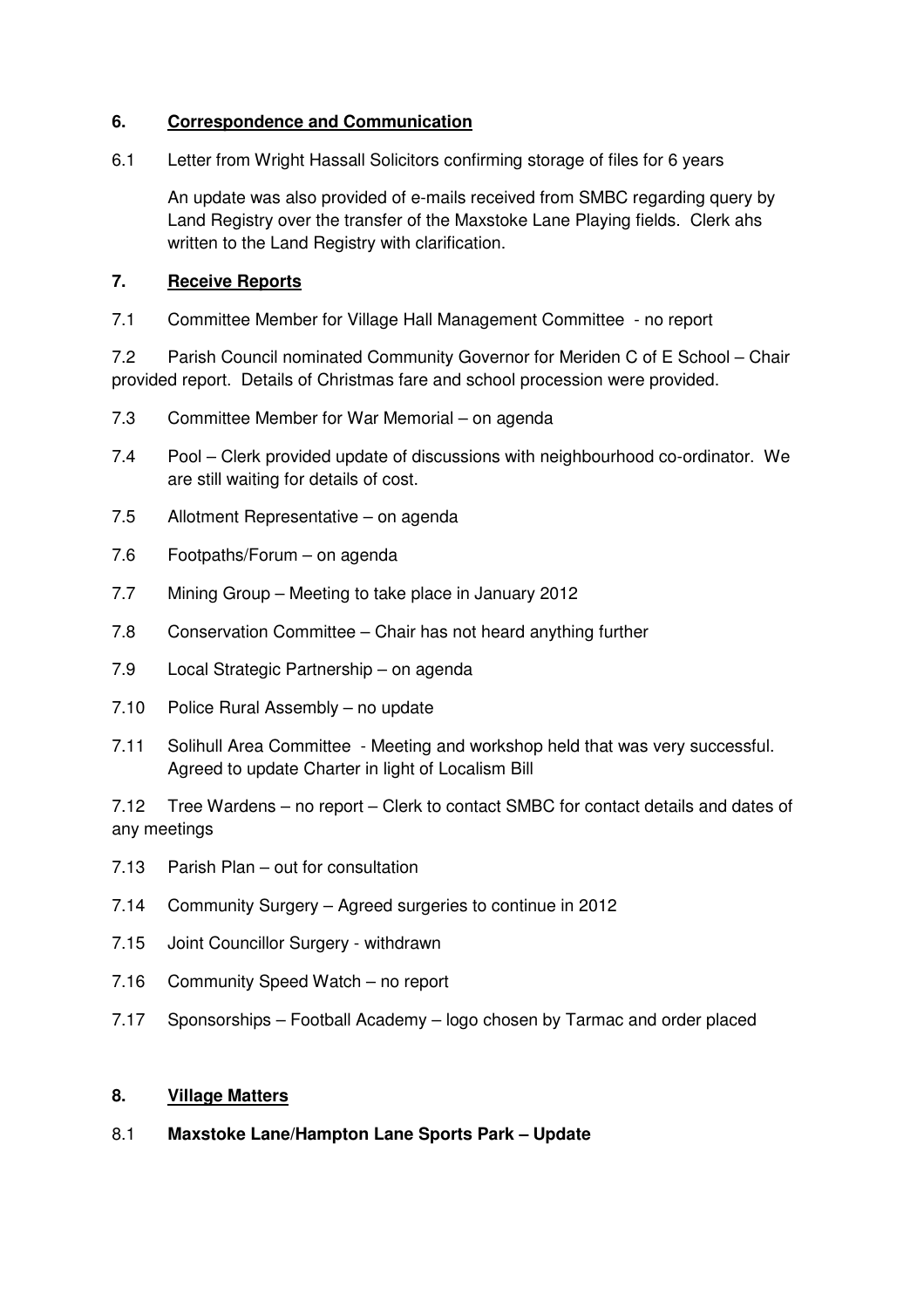8.1.1 To consider and approve entering into a contract for three years for alarm system at Sports Park including signing of contract by two members

## **RESOLVED**

that the contract is signed for the maintenance of the alarm system

8.1.2 To agree an increase in expenditure for purchase of various items for Sports Park up to a maximum of £1,000

It was suggested that due to set up costs, this is increased to £2,000

## **RESOLVED**

That the expenditure is increased to £2,000

8.1.3 To approve the instruction of Mole catcher as and when required for the new Sports Park. To approve payment of invoice

## **RESOLVED**

That the invoice is approved for payment

8.1.4 To consider and approve the purchase and installation of a new Notice Board at Sports Park

# **RESOLVED**

That a Notice Board is purchased and installed

 8.1.5 To consider advice received from legal advisors. To approve the formal constitution of the management company. To consider and agree the appointment of directors for the management company. Chair provided details of the constitution. CV of external director circulated to Councillors. RW and PL volunteer to become the two Parish Council directors.

## **RESOLVED**

That a Limited Company by Guarantee is set up and three directors are approved. Parish Council directors Rosie Weaver and Paul Lee, external director Mark Askey

8.1.6 Storage Container – We have a temporary container. SMBC have taken advice from Planners who advise that a brick built structure is necessary. SMBC are preparing design in consultation with Parish Council.

 8.1.7 To approve the purchase of 2 litter pickers at £19.99 each and a leaf blower at £159.99

## **RESOLVED**

The purchase of 2 litter pickers, leaf blower and petrol can are approved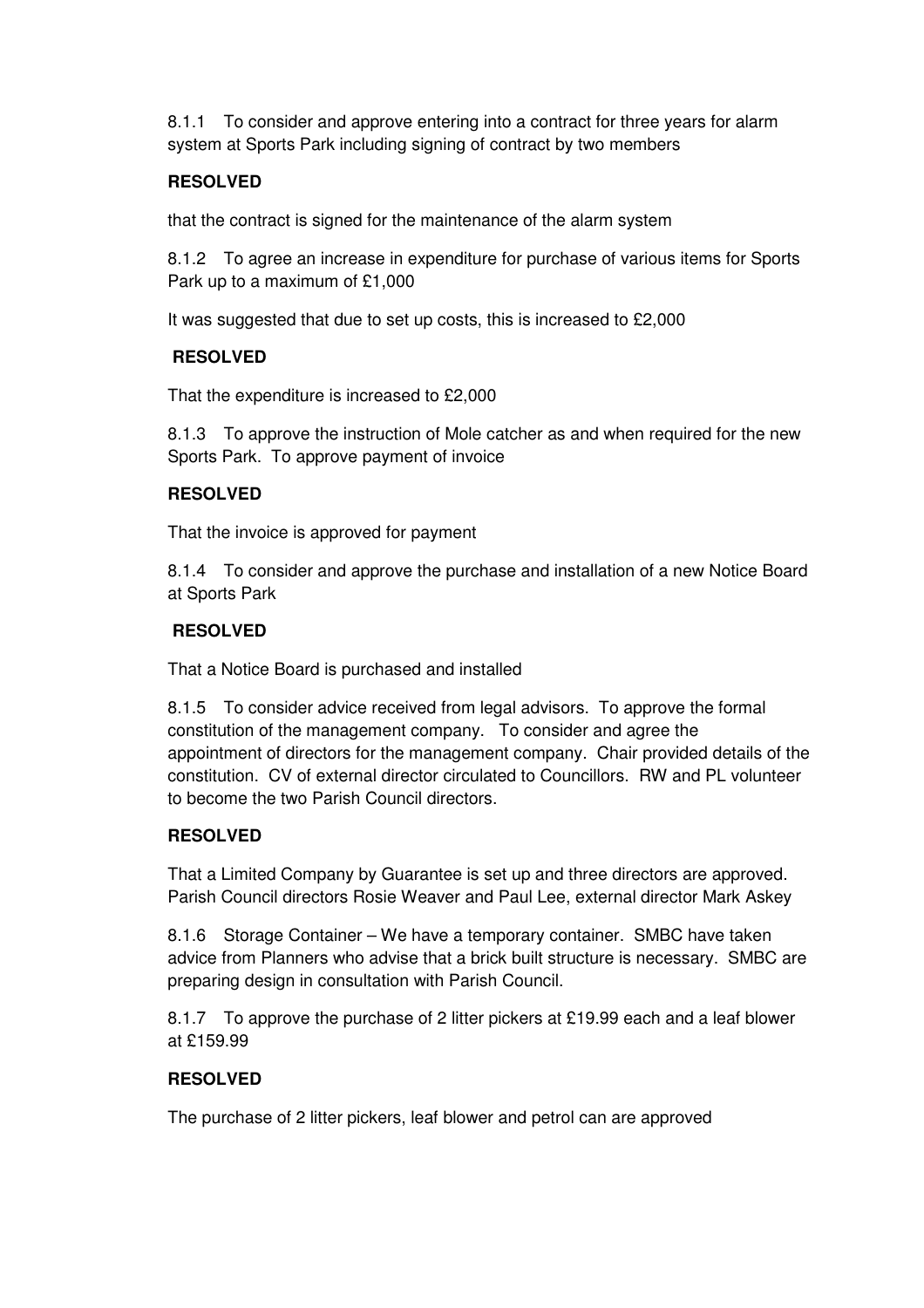8.2 **Community Surgeries** – Police are reviewing the efficiency of the meetings – To consider best approach for Surgeries held at the Library. Clerk has agreed with neighbourhood co-ordinator to continue monthly surgeries at the Library. Police surgery notices displayed in Notice Boards. To be held on Saturday at Pavilion.

# 8.3 **Training – Data Protection and Freedom of Information**

Clerk has reviewed briefings by NALC. To approve instructing professionals to advise on data compliance and undertake relevant work to comply.

# **RESOLVED**

That professionals are instructed to advise on data compliance and undertake relevant work

# 8.4 **Leys Lane**

8.4.1 Update of issue concerning traffic survey – details of e-mail from resident read out

8.4.2 To approve payment of fees of planning expert;

# **RESOLVED**

That the fees of planning expert are paid

8.5 **Queens Diamond Jubilee** – Update of celebrations taking place locally

Berkswell  $-$  Sat  $2^{nd}$  June – Afternoon tea and cakes on Green

Sun  $3<sup>rd</sup>$  June – Church service followed by street party

Barston - Sat  $2^{nd}$  June – St Swithins House – events

Clerk to make enquiries of celebrations being held locally.

8.6 **Mining Issues –**Update – meeting planned for January 2012

8.7 **Eaves Green Lane – Update -** Decision released and appeal refused

8.8 **Allotments –** Update –Further letter sent by Clerk to Allotment holders advising that they may continue to occupy allotments until  $29<sup>th</sup>$  September 2012.

8.9 **Remembrance Sunday -** To review Parish Council involvement. To be placed on the agenda for January meeting.

8.10 **Maxstoke Lane –** Various complaints regarding the new development. Meeting held with SMBC and residents on  $15<sup>th</sup>$  November – Clerk provided an update of the meeting and detailed action to be taken by SMBC.

8.11 **Public Rights of Way –** E-mail received from Rights of Way officer read out. This concerned farmers duties to keep clear rights of way.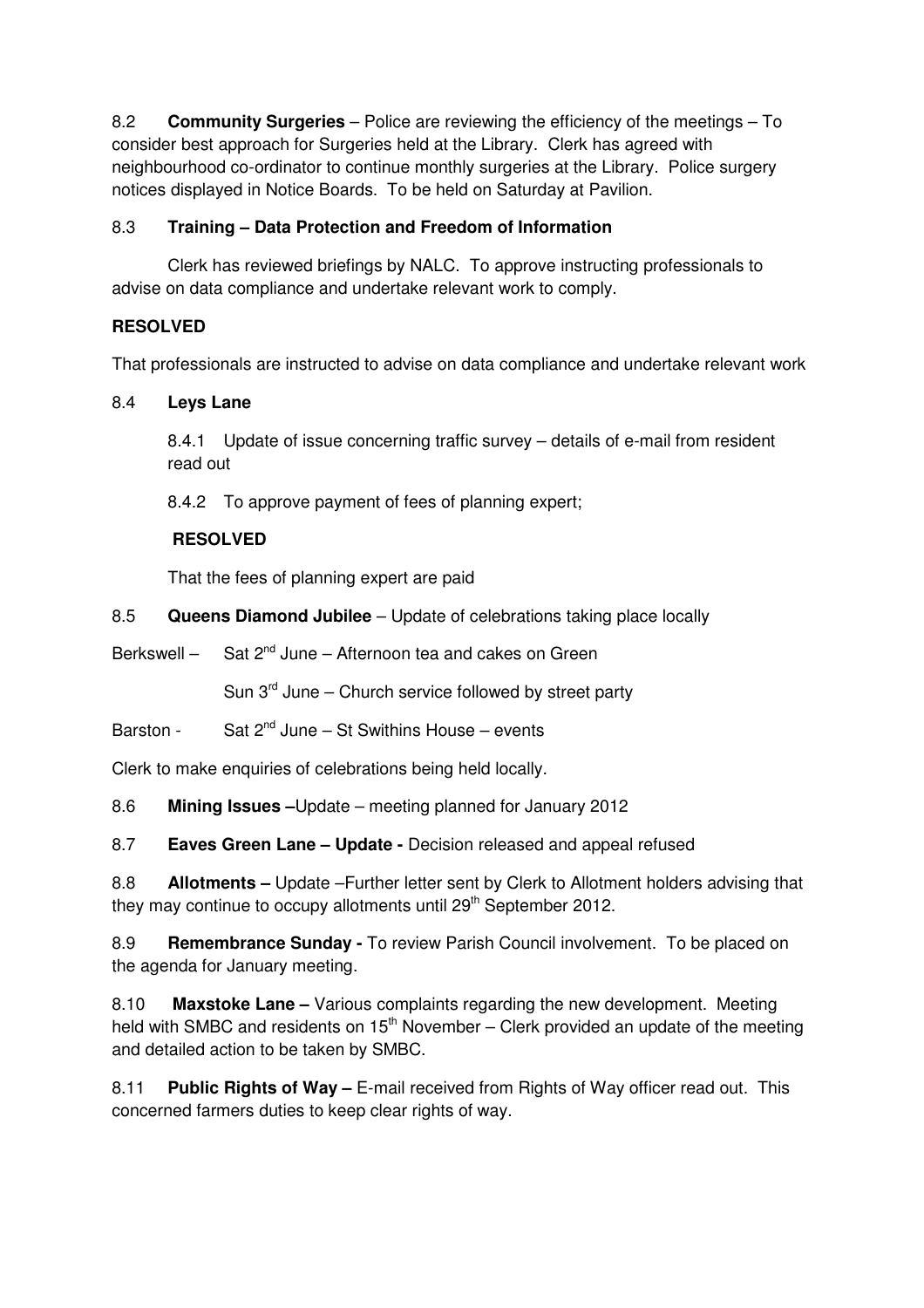8.12 **Meeting Dates – May 2012 –** To consider and approve merger of AGM and Parish Council Meeting on new revised date of Wednesday 16<sup>th</sup> May 2012 due to clash with Best Kept Village dinner

# **RESOLVED**

That the meeting in May is merged and takes place on Wednesday 16<sup>th</sup> May 2012.

8.13 **Tenders –** To approve tenders advertised in the Meriden Mag

# **RESOLVED**

The advert for tenders is approved

8.14 **Local Development Framework –** Round table discussion – Affordable Housing – Update given by Clerk. To circulate written information.

8.15 **Donation – War Memorial Committee –** To consider and approve request for donation. It was agreed that a meeting is to be called to identify current position and cost.

8.16 **Donation – Meriden Village Hall -** To consider and approve request for annual details of current and planned expenditure

# **RESOLVED**

That a donation of £800 is approved

# **9. Planning Matters**

9.1 2011/1563 – Heart of England Co-operative Society, The Green Meriden, Coventry – Move entrance door, install new glazed wing and aluminium powder coated shop fronts with safety glazing, render stall riser and paint ivory colour or similar

Comments: Object on grounds that property is overlooking a conservation area, there is concern about the light pollution and when if at all the lights will be switched off

9.2 2011/1657 – Land at Maxstoke Lane, Meriden – Variation of Condition 4 and 21 of planning permission 2011/1235 development of 82 dwellings to include a mixture of 2,3,4 & 5 bedroomed houses relating to affordable housing and delivery of highway and pedestrian improvements to Maxstoke Lane

# Comments: We would still prefer to have a more dispersed social rented housing throughout this estate as originally agreed in the earlier plans

9.3 2011/1658 – Land at Maxstoke Lane, Meriden – variation of Condition 8 of planning permission 2011/1238 (5 additional dwellings (plots 83-87) substitution of house types on plots 10.11 and 45 and relocation of foul water pumping station (relating to affordable housing)

Comments: We would still prefer to have a more dispersed social rented housing throughout this estate as originally agreed in the earlier plans